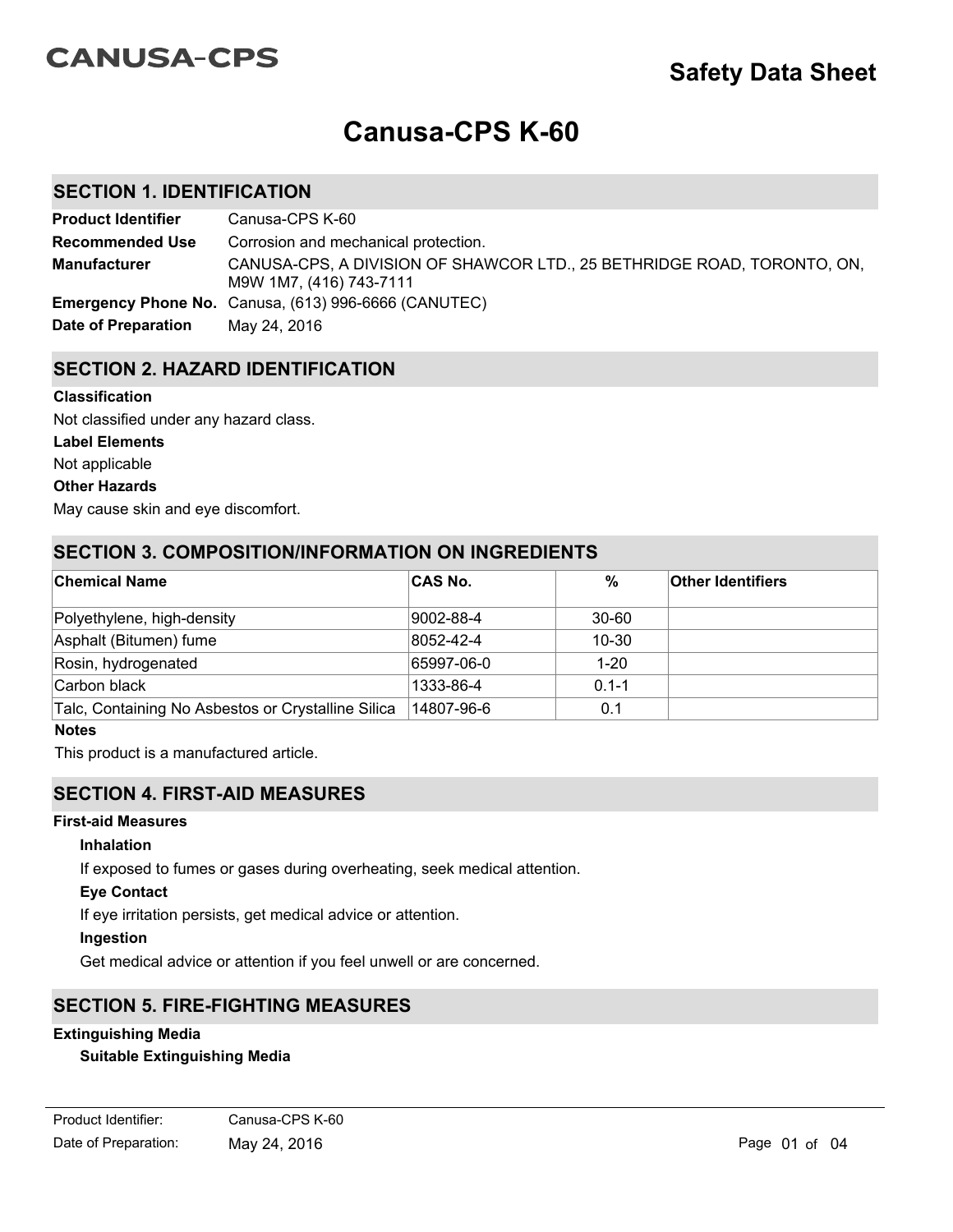Water spray; dry chemical; carbon dioxide; foam.

## **Specific Hazards Arising from the Product**

When heated to decomposition, burns and emits flames with an acrid odour.

## **Special Protective Equipment and Precautions for Fire-fighters**

Use self-contained breathing apparatus during firefighting.

# **SECTION 6. ACCIDENTAL RELEASE MEASURES**

## **Environmental Precautions**

Not applicable.

## **Methods and Materials for Containment and Cleaning Up**

Dispose of in compliance with applicable legislation.

# **SECTION 7. HANDLING AND STORAGE**

## **Precautions for Safe Handling**

Avoid overheating. Do not breathe fumes produced during overheating or burning. Keep the product clean, prevent contamination.

## **Conditions for Safe Storage**

Cool, dry environment.

# **SECTION 8. EXPOSURE CONTROLS/PERSONAL PROTECTION**

## **Control Parameters**

Not available.

This product is a manufactured article.

#### **Appropriate Engineering Controls**

General ventilation is usually adequate. Use local exhaust ventilation, if general ventilation is not adequate to control amount in the air.

#### **Individual Protection Measures**

#### **Eye/Face Protection**

Safety goggles recommended during flame heating.

#### **Skin Protection**

Long sleeves and pants.

#### **Respiratory Protection**

Not normally required if product is used as directed. Use a NIOSH approved respirator with organic vapour cartridges when in a confined or restricted area or if ventilation is not adequate.

## **SECTION 9. PHYSICAL AND CHEMICAL PROPERTIES**

## **Basic Physical and Chemical Properties**

| <b>Melting Point/Freezing Point</b> | > 150 °C (melting); Not applicable (freezing) |
|-------------------------------------|-----------------------------------------------|
| <b>Initial Boiling Point/Range</b>  | Not applicable                                |
| <b>Other Information</b>            |                                               |
| <b>Physical State</b>               | Solid                                         |
| <b>Molecular Formula</b>            | Not applicable                                |
| <b>Molecular Weight</b>             | Not applicable                                |
| <b>Other Physical Property 1</b>    | Adhesive coated plastic                       |

# **SECTION 10. STABILITY AND REACTIVITY**

## **Reactivity**

Not applicable.

Date of Preparation: May 24, 2016 Maximum 2016 Page 02 of 04 Product Identifier: Canusa-CPS K-60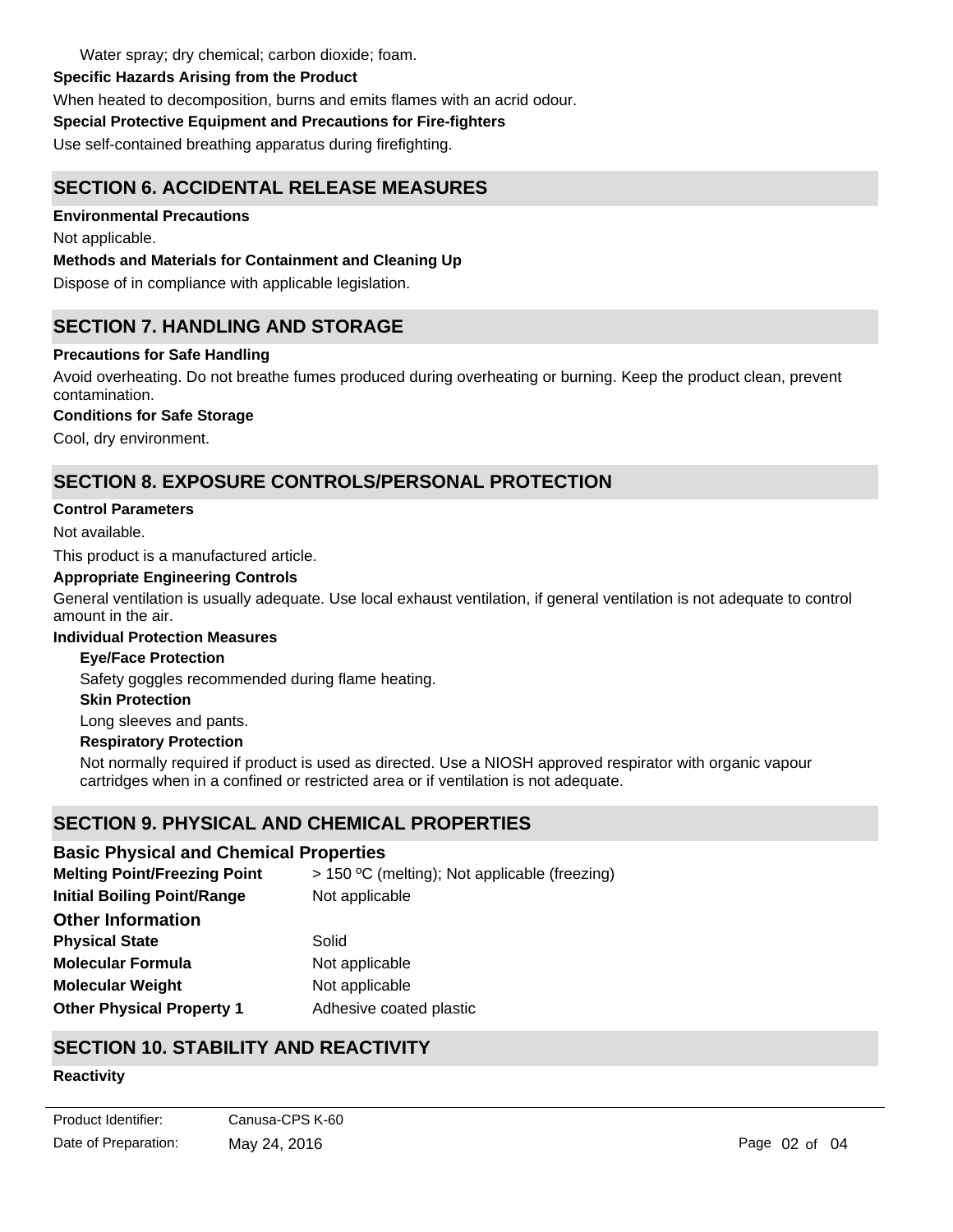### **Possibility of Hazardous Reactions**

Decomposes at elevated temperatures. Avoid strong oxidizers.

# **SECTION 11. TOXICOLOGICAL INFORMATION**

This product is a manufactured article. All components are completely encased in the product.

#### **Acute Toxicity**

| <b>Chemical Name</b>       | <b>LC50</b>                               | LD50 (oral)           | LD50 (dermal)           |
|----------------------------|-------------------------------------------|-----------------------|-------------------------|
| Polyethylene, high-density |                                           | $>$ 2000 mg/kg (rat)  |                         |
| Asphalt (Bitumen) fume     | $> 94.4$ mg/m3 (rat) (4-hour<br>exposure) | $>$ 5000 mg/kg (rat)  | $>$ 2000 mg/kg (rabbit) |
| Carbon black               | 6750 mg/m3 (4-hour<br>exposure)           |                       |                         |
| Rosin, hydrogenated        |                                           | $>$ 32000 mg/kg (rat) |                         |

#### **Skin Corrosion/Irritation**

May cause irritation.

#### **Carcinogenicity**

| ∣Chemical Name                                                | <b>IARC</b> | <b>ACGIH®</b>     | <b>NTP</b>        | <b>OSHA</b>       |
|---------------------------------------------------------------|-------------|-------------------|-------------------|-------------------|
| Polyethylene, high-density                                    | Not Listed  | <b>Not Listed</b> | lNot Listed       | lNot Listed       |
| Asphalt (Bitumen) fume                                        | Group 2B    | A4                | <b>Not Listed</b> | <b>Not Listed</b> |
| Talc, Containing No Asbestos Group 1<br>or Crystalline Silica |             | A1                | <b>Not Listed</b> | <b>Not Listed</b> |
| Carbon black                                                  | Group 2B    | A3                | <b>Not Listed</b> | Not Listed        |
| Rosin, hydrogenated                                           | Not Listed  | Not designated    | <b>Not Listed</b> | Not Listed        |

# **SECTION 12. ECOLOGICAL INFORMATION**

## **SECTION 13. DISPOSAL CONSIDERATIONS**

#### **Disposal Methods**

Dispose of in compliance with all federal, state, provincial, municipal and local legislation.

## **SECTION 14. TRANSPORT INFORMATION**

This section is not required by WHMIS 2015. This section is not required by OSHA HCS 2012. Not regulated under Canadian TDG regulations. Not regulated under US DOT Regulations. Not regulated under IATA Regulations.

**Special Precautions** Not applicable

**Transport in Bulk According to Annex II of MARPOL 73/78 and the IBC Code** Not applicable

# **SECTION 15. REGULATORY INFORMATION**

#### **Safety, Health and Environmental Regulations**

This product is a manufactured article.

## **SECTION 16. OTHER INFORMATION**

**SDS Prepared By** SHAWCOR LTD.